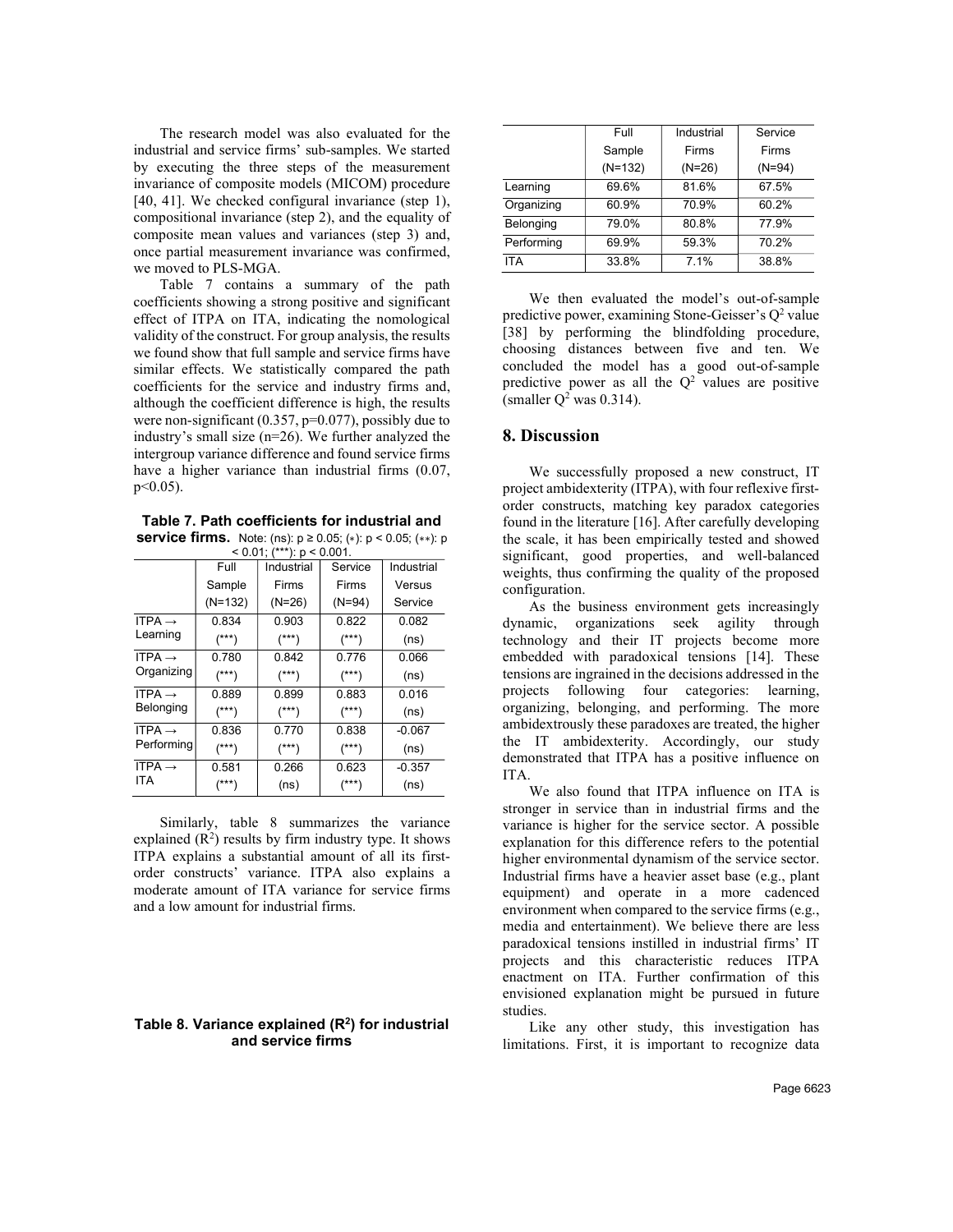collection took place under the Covid-19 pandemic social distancing restrictions. It is our perception that IT professionals have been dealing with a high workload at data collection time. We relied on attention check questions to increase the rigor and discard responses with any indication of reduced attention levels while responding the questionnaire.

It is also important to recognize that data was collected through a snowballing approach. We minimized the possible associated bias by actively pushing the survey to IT executives on groups outside the authors' relationship network.

For practitioners, our study can be leveraged by IT executives as a ruler to measure ITPA at a more foundational level, the learning, organizing, belonging, and performing dimensions of an IT project. This ability would facilitate the identification of specific areas with lower ambidexterity levels when dealing with projects and thus inform the IT executives about necessary course corrections to expedite the IT ambidexterity capacity development.

By offering a new construct, this study prepares the foundation for future investigations. It would be interesting to assess the ITPA influence on other constructs like the IT application orchestration capability, that ultimately influences firm performance [42]. While ITPA is conceptualized at the project level, some paradoxical tensions are expected to take place at the program level or at the program to project interface [14]. Analyzing these possible differences may open new avenues for research, including the expansion of the ITPA concept to these additional levels. The current research model could also be enriched through the addition of moderating factors. For example, we speculate that using a high level of contractor staffing in IT projects may reduce the influence of ITPA on ITA, meaning third party consultants that come and go according to the project lifecycle might leave a lower contribution to the overall IT function ambidexterity construction. Another possible moderator would be the project orientation level of a firm. We suspect the ITPA influence on ITA may be lower on highly projectoriented firms because this more mature methodological approach could potentially help reduce some of the paradoxical tensions in IT projects.

## **8. Conclusion**

Organizations are increasingly exposed to paradoxes, and our study discusses how the ability to deal with them in IT projects influence the construction of an IT function capable of simultaneously emphasizing exploration and exploitation characteristics.

We conceptualized and tested a new construct, ITPA, and found it has a positive and significant influence on ITA. This is a crucial relationship because previous studies already demonstrated ITA favors organizational agility and business performance. In essence, we shed additional light on how to achieve these almost universal strategic imperatives.

We hope this study encourages other researchers to leverage the paradox theory in their investigations as the current environment is indeed full of paradoxical tensions. We also aspire to see the ITPA construct being used to help advance the information systems field and contributing to real-life digital transformation journeys.

## **10. References**

- 1. Bennett, N. and G.J. Lemoine, *What a difference a word makes: Understanding threats to performance in a VUCA world.* Business Horizons, 2014. **57**(3): p. 311- 317.
- 2. BNDES. *Company size classification (Classificação do Porte de Empresa)*. 2020; Available from: https://www.bndes.gov.br/wps/portal/site/home/financi amento/guia/porte-de-empresa.
- 3. Millar, C., O. Groth, and J.F. Mahon, *Management Innovation in a VUCA World: Challenges and Recommendations.* California Management Review, 2018. **61**(1): p. 5-14.
- 4. Seow, P.S., G. Pan, and G. Koh, *Examining an experiential learning approach to prepare students for the volatile, uncertain, complex and ambiguous (VUCA) work environment.* International Journal of Management Education, 2019. **17**(1): p. 62-76.
- 5. Thoren, K. and M. Vendel, *Backcasting as a strategic management tool for meeting VUCA challenges.* Journal of Strategy and Management, 2019. **12**(2): p. 298-312.
- 6. Nwankpa, J.K. and Y. Roumani. *IT capability and digital transformation: A firm performance perspective*. in *2016 International Conference on Information Systems, ICIS 2016*. 2016.
- 7. Rossmann, A. *Digital maturity: Conceptualization and measurement model*. in *International Conference on Information Systems 2018, ICIS 2018*. 2018.
- 8. Kane, G.C., et al., *Aligning the Organization for Its Digital Future.* MIT Sloan Management Review and Deloitte University Press, 2016(Summer).
- 9. Warner, K.S.R. and M. Wäger, *Building dynamic capabilities for digital transformation: An ongoing process of strategic renewal.* Long Range Planning, 2019. **52**(3): p. 326-349.
- 10. Schad, J., et al., *Paradox Research in Management Science: Looking Back to Move Forward.* Academy of Management Annals, 2016. **10**(1): p. 5-64.
- 11. O'Reilly III, C.A. and M.L. Tushman, *Ambidexterity as a dynamic capability: Resolving the innovator's dilemma.* Research in Organizational Behavior, 2008. **28**: p. 185-206.